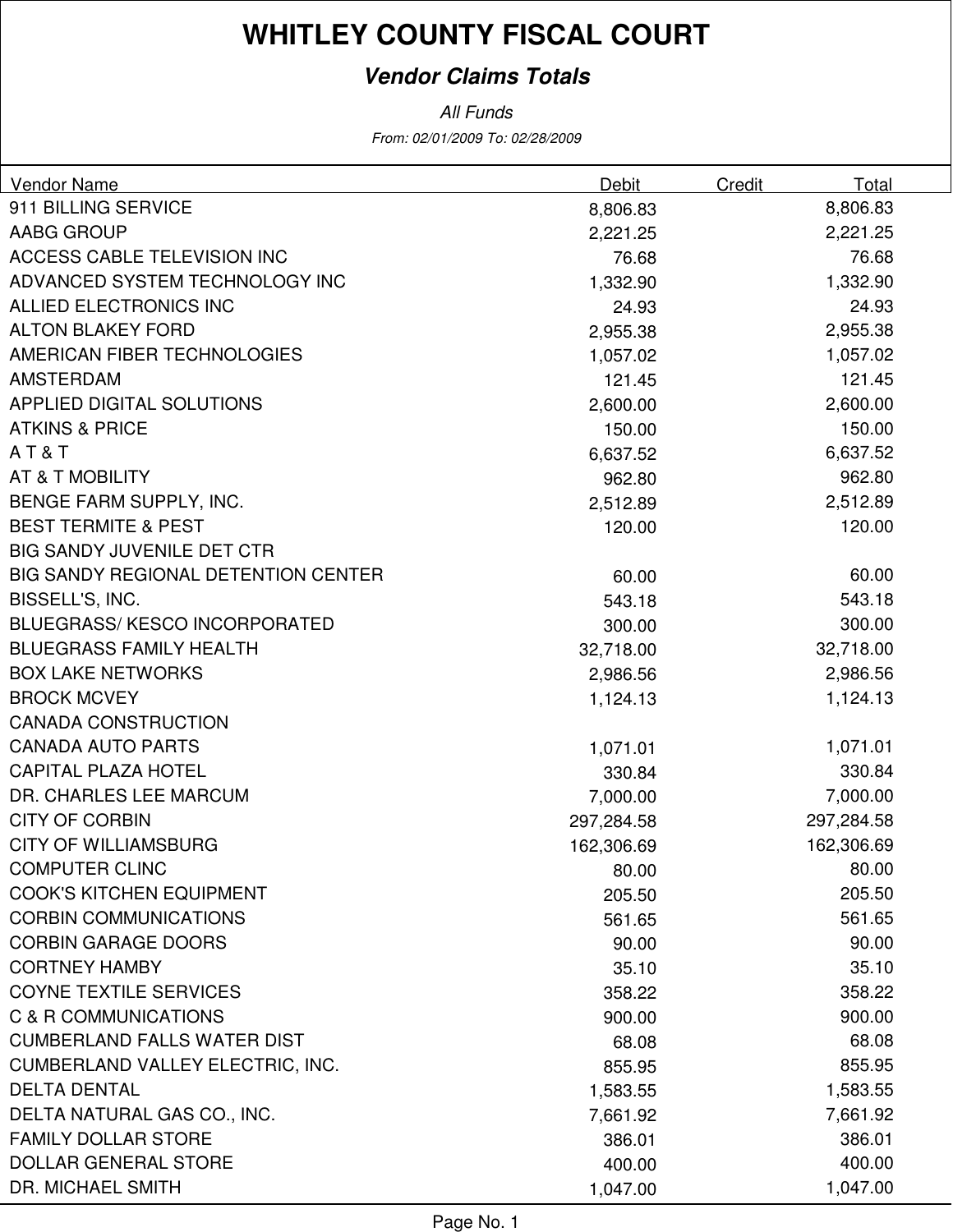#### **Vendor Claims Totals**

All Funds

From: 02/01/2009 To: 02/28/2009

| Vendor Name                            | <b>Debit</b> | Credit | Total      |
|----------------------------------------|--------------|--------|------------|
| ELLISON'S SANITARY SUPPLY CO., INC.    | 1,838.75     |        | 1,838.75   |
| <b>EMERGENCY MEDICAL PRODUCTS, INC</b> | 1,174.72     |        | 1,174.72   |
| <b>ENTRAN</b>                          | 750.00       |        | 750.00     |
| <b>FAULKNER AND TAYLOR</b>             | 580.28       |        | 580.28     |
| <b>FLEETONE</b>                        | 11,224.86    |        | 11,224.86  |
| FORT DEARBORN LIFE INSURANCE COMPANY   | 165.78       |        | 165.78     |
| G & K SERVICES, INC                    | 2,171.24     |        | 2,171.24   |
| G & C SUPPLY CO. INC.                  | 1,022.74     |        | 1,022.74   |
| G & S TIRE INC.                        | 36.55        |        | 36.55      |
| HARP ENTERPRISES, INC.                 | 190,680.00   |        | 190,680.00 |
| HEALTH PROFESSIONALS LLC               | 9,730.22     |        | 9,730.22   |
| HINKLE CONTRACTING CORPORATION         | 9,099.79     |        | 9,099.79   |
| HINKLE PRINTING, INC.                  | 1,533.35     |        | 1,533.35   |
| <b>HOLSTON GASES</b>                   | 1,287.78     |        | 1,287.78   |
| HUMANA HEALTH CARE PLANS               | 585.00       |        | 585.00     |
| <b>HUMAN GOLD CHOICE</b>               | 717.17       |        | 717.17     |
| WILLIAMSBURG IGA                       | 92.49        |        | 92.49      |
| INDUSTRAIL TOOL BOX, INC.              | 136.95       |        | 136.95     |
| INNOVATIVE COMMUNICATIONS, INC         | 1,123.57     |        | 1,123.57   |
| <b>INTERACT PUBLIC SAFETY SYSTEMS</b>  | 6,913.80     |        | 6,913.80   |
| <b>IRENE PEACE</b>                     | 600.00       |        | 600.00     |
| JLG IDENTIFICATION SOLUTIONS, INC      | 467.20       |        | 467.20     |
| JOHNNY WHEELS OF WILLIAMSBURG, INC     | 700.51       |        | 700.51     |
| <b>KACTFO</b>                          | 350.00       |        | 350.00     |
| KELLWELL FOOD MANAGEMENT               | 15,318.48    |        | 15,318.48  |
| <b>KELLY HARRISON</b>                  | 350.00       |        | 350.00     |
| KU                                     | 6,411.46     |        | 6,411.46   |
| <b>KIMBELL MIDWEST</b>                 | 155.72       |        | 155.72     |
| KING'S TIRE RECYCLING INC              | 1,435.00     |        | 1,435.00   |
| KNOX-WHITLEY ANIMAL SHELTER, INC.      | 7,500.00     |        | 7,500.00   |
| <b>KENTUCKY STATE TREASURER</b>        | 104.00       |        | 104.00     |
| <b>LARRY HOWARD</b>                    | 494.05       |        | 494.05     |
| LAWRENCE HODGE, SHERIFF                | 20,684.00    |        | 20,684.00  |
| <b>LONDON RADIO SERVICE</b>            | 164.00       |        | 164.00     |
| <b>LYTTLE'S TELEPHONE</b>              | 275.00       |        | 275.00     |
| <b>MAPSYNC</b>                         | 1,395.00     |        | 1,395.00   |
| <b>FISCALSOFT CORPORATION</b>          | 11,000.00    |        | 11,000.00  |
| <b>MIKE BAIRD</b>                      | 157.95       |        | 157.95     |
| <b>MIKE SILER</b>                      | 97.90        |        | 97.90      |
| <b>MOBILE SATELLITE VENTURES</b>       | 76.82        |        | 76.82      |
| <b>MOORE MEDICAL</b>                   | 103.02       |        | 103.02     |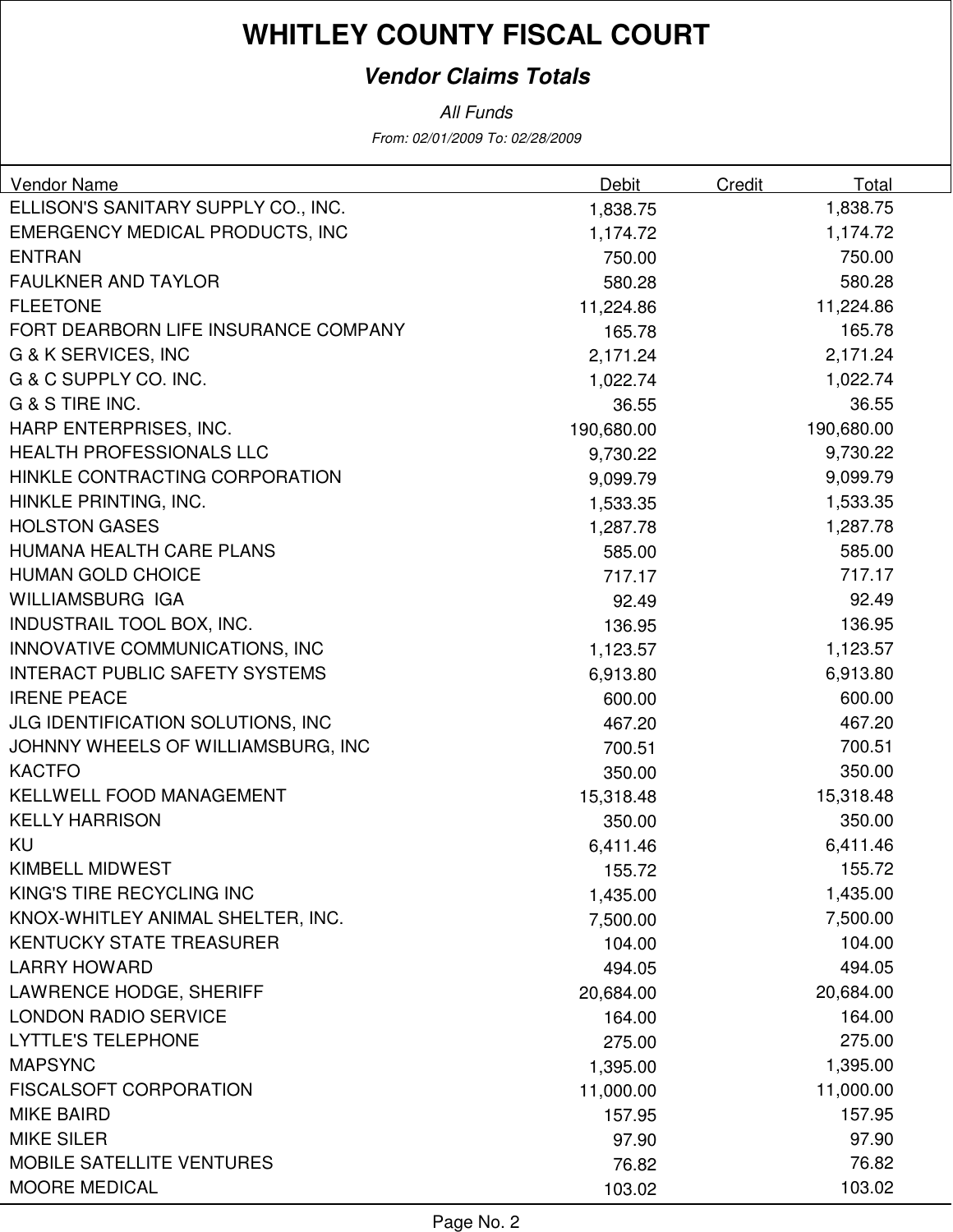#### **Vendor Claims Totals**

From: 02/01/2009 To: 02/28/2009 All Funds

| <b>Vendor Name</b>                       | Debit      | Credit   | Total      |
|------------------------------------------|------------|----------|------------|
| <b>NAPA</b>                              | 17.07      |          | 17.07      |
| <b>NATIONAL BUSINESS INST</b>            |            |          |            |
| NATIONAL BUSINESS FURNITURE              | 8,020.11   |          | 8,020.11   |
| <b>NEWS JOURNAL</b>                      | 140.25     |          | 140.25     |
| <b>NEWWAVE COMMUNICATIONS</b>            | 35.74      |          | 35.74      |
| <b>OSCAR DAVENPORT</b>                   | 1,252.36   |          | 1,252.36   |
| <b>OWENS AUTO PARTS</b>                  | 571.99     |          | 571.99     |
| PATTON CHESTNUT BINDER, INC.             | 441.49     |          | 441.49     |
| PAUL STEELY FORD                         | 8,258.00   |          | 8,258.00   |
| PHIL BRENNENSTUHL                        | 192.50     |          | 192.50     |
| POFF CARTING SERVICE                     | 1,456.64   |          | 1,456.64   |
| PREFERRED LAB SERVICE                    | 540.00     |          | 540.00     |
| PROFESSIONAL HOME HEALTH                 |            |          |            |
| PROFESSIONAL LAZER PRINTER               | 183.86     |          | 183.86     |
| PROFFESSIONAL VEHICLE CORP               | 371.15     |          | 371.15     |
| <b>QUALITY CARE AUTO SERVICE</b>         | 1,814.87   |          | 1,814.87   |
| <b>QUILL CORPORATION</b>                 | 1,724.75   |          | 1,724.75   |
| <b>RADIO SHACK</b>                       | 76.95      |          | 76.95      |
| <b>ROGER WELLS</b>                       | 286.47     |          | 286.47     |
| <b>SANDRA HOKE</b>                       | 389.02     |          | 389.02     |
| SENIOR CITIZENS OF WHITLEY COUNTY        | 15,000.00  |          | 15,000.00  |
| <b>SGT JOES</b>                          | 14.00      |          | 14.00      |
| SOUTHEASTERN EMERGENCY EQUIP.            | 397.10     |          | 397.10     |
| SOUTHEASTERN KY MAINTENANCE              | 563.00     |          | 563.00     |
| SOUTH EASTERN JANITORIAL SUPPLY          | 781.84     |          | 781.84     |
| SOUTHERN REBINDING, INC.                 | 1,906.30   |          | 1,906.30   |
| <b>STAR SAFETY</b>                       | 238.72     |          | 238.72     |
| STERICYCLE, INC.                         | 102.68     |          | 102.68     |
| <b>SUPERIOR PROTECTION</b>               | 772.74     |          | 772.74     |
| THE BANK OF NEW YORK                     | 87.75      |          | 87.75      |
| <b>THOMAS WILSON</b>                     | 350.00     |          | 350.00     |
| <b>TIM SHELLEY</b>                       | 125.00     |          | 125.00     |
| T & L STEEL, INC.                        | 142.86     |          | 142.86     |
| <b>TRACY WEST</b>                        | 381.60     |          | 381.60     |
| <b>TRAYCO</b>                            | 13.17      |          | 13.17      |
| 2 GETON NET, INC.                        | 1,710.64   |          | 1,710.64   |
| <b>TWO-WAY RADIO</b>                     | 585.20     |          | 585.20     |
| <b>U.S. POSTMASTER</b>                   | 867.00     |          | 867.00     |
| <b>WANDA SIMONS, CPA</b>                 | 2,025.00   |          | 2,025.00   |
| WHITLEY CO FISCAL COURT PAYROLL, REV.A/C | 240,147.88 | 5,833.88 | 234,314.00 |
| W D BRYANT & SONS INC.                   | 5,321.93   |          | 5,321.93   |